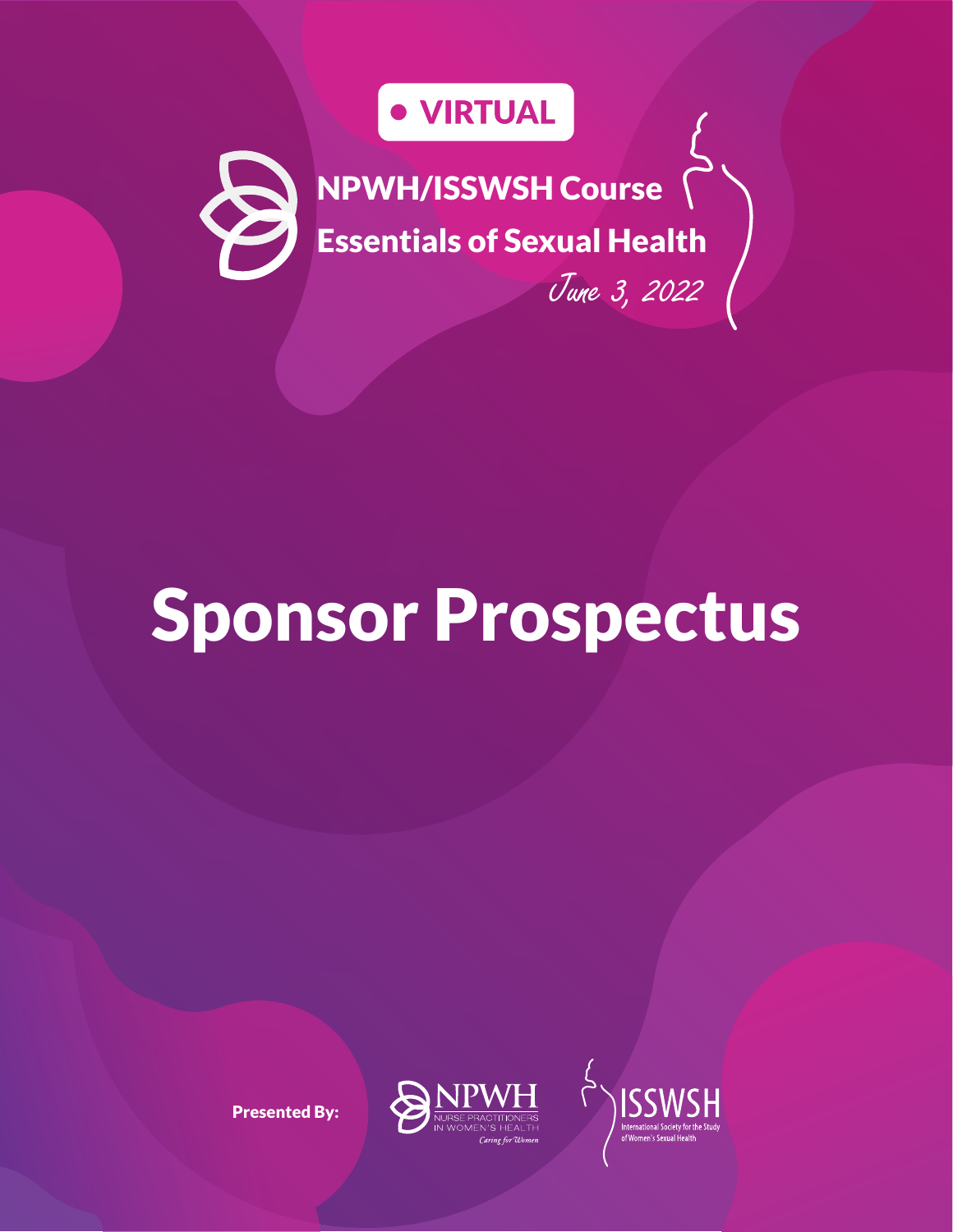

### **Welcome Letter**

Dear Industry Partner,

We are delighted to announce the  $2^{nd}$  Essentials of Female Sexual Health Course, a unique collaboration between the National Association of Nurse Practitioners (NPWH) and the International Society for the Study of Women's Sexual Health (ISSWSH). On Friday, June 3, 2022, WHNPs, NPs, CNMs, FNPs, ARNPs, and other healthcare professionals focused on women's healthcare will gather virtually for this engaging and highly informative course.

We expect approximately 425 attendees from across North America and around the world to attend this CME event and are excited about the opportunity to partner on this program which will feature in-depth information about Hypoactive Sexual Desire Disorder, Female Arousal Disorders/Female Orgasmic Disorders, and Genito-Pelvic Pain/Penetration Disorders. Added to the program this year are TED-style talks on how to talk about sex with your patient, LGBTQ, Diversity, and Trauma. Content will be brought by internationally recognized experts in the field of women's sexual health, including Dr. Brooke Faught, Dr. Irwin Goldstein, Dr. Sheryl Kingsberg, Dr. Susan Kellogg-Spadt and Dr. Rachel Rubin. The program will be moderated by Dr. Sandi Tenfelde and Dr. Heather Quaile.

NPWH and ISSWSH have developed a variety of opportunities for sponsorship of this one-day virtual course. Please review the prospectus and help support this unique opportunity for our multidisciplinary audience to stay abreast of the latest practices that help women achieve and maintain satisfying sexual lives.

If you have any questions or would like to discuss additional support opportunities, please do not hesitate to reach out to us. We hope to welcome you as sponsor of this exciting program.

Sincerely,



Neather L. Maurer

Heather Mauer **Tessa Benitez** [hmaurer@npwh.org](mailto:hmaurer@npwh.org) [tessa@isswsh.org](mailto:tessa@isswsh.org)



CEO, NPWH Executive Director, ISSWSH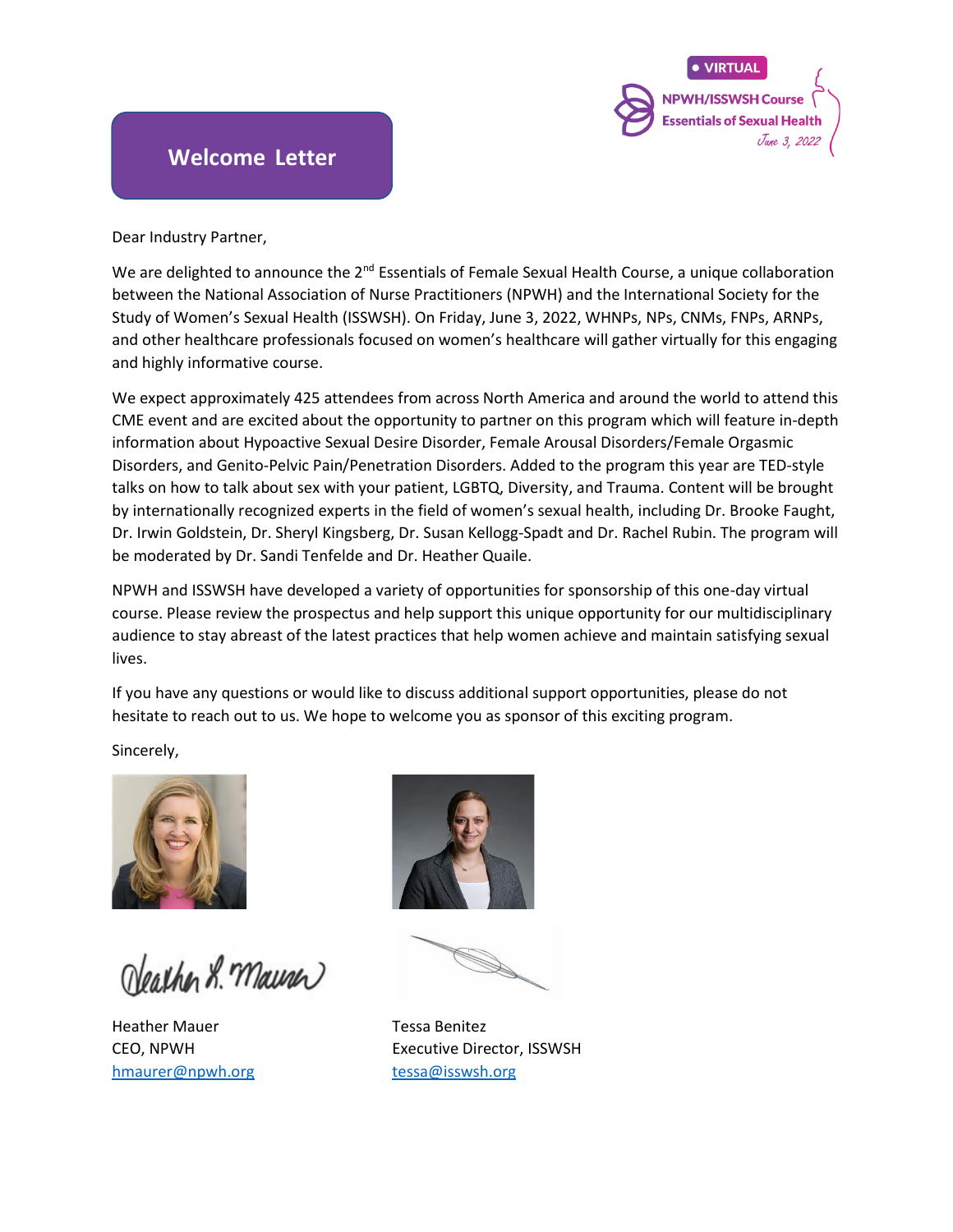

### **The following companies provided support for the course in 2021:**

- Aegle Health Network
- Agile Therapeutics
- Bonafide Health
- FairHaven Health
- FemmePharma Consumer Healthcare
- Lupin
- Palatin
- Rosebud Women
- Uberlube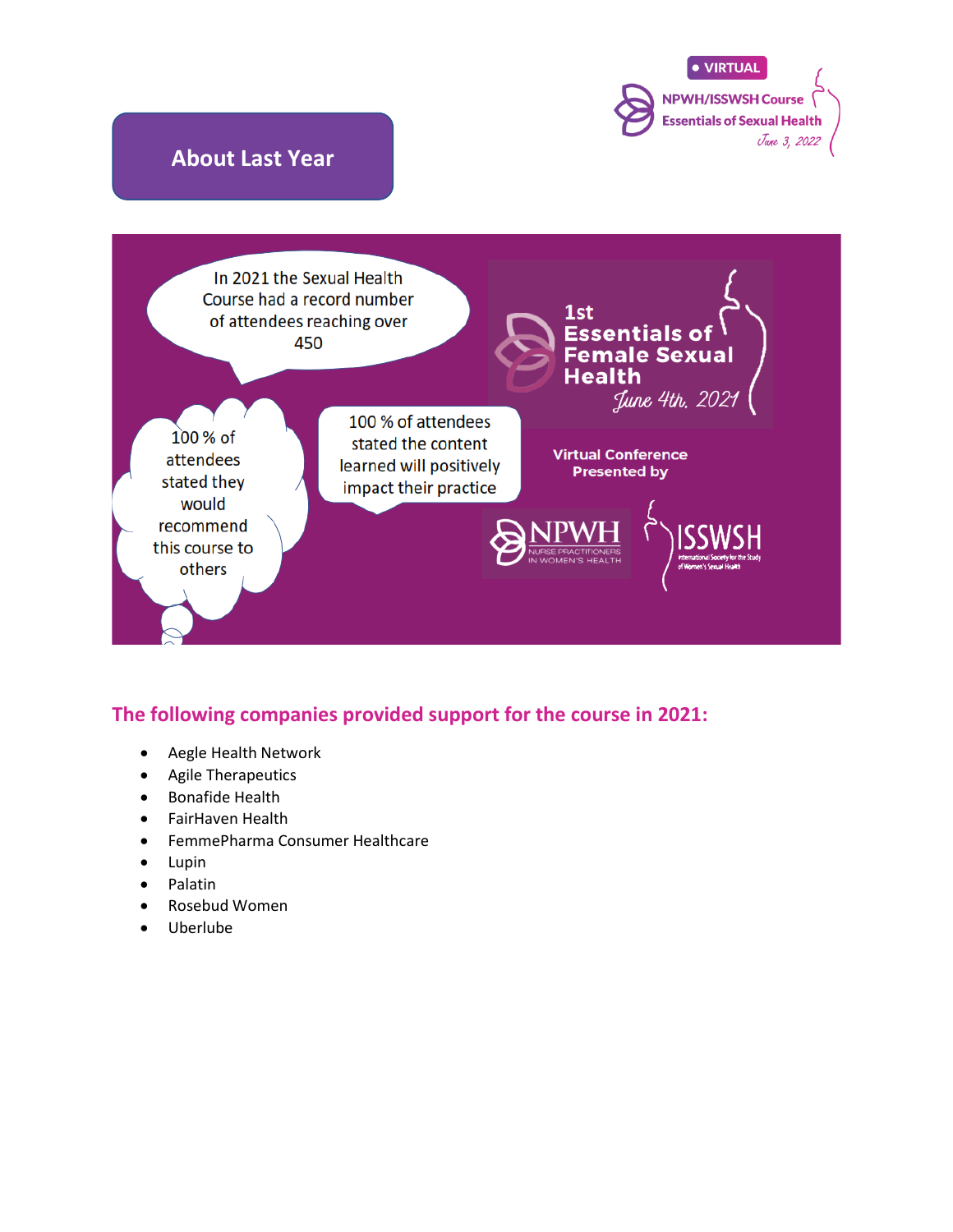

### **About This Year**

#### **Course Description**

After the overwhelming success in 2021, NPWH and ISSWSH are pleased to offer the 2<sup>nd</sup> Essentials of Female Sexual Health Course virtually on Friday, June 3, 2022.

We believe that sexual health is a basic human right and a vital component of wellness. Practitioners who care for women are the best resource to help women achieve and maintain satisfying sexual lives. This course will enhance their ability to promote women's sexual health and increase their confidence in their ability to evaluate, diagnose, and manage common female sexual disorders.

#### **Outcome**

At the conclusion of the course attendees will report increased confidence in their ability to evaluate, diagnose and manage the following:

- Hypoactive Sexual Desire Disorder
- Female Arousal Disorder/Female Orgasmic Disorders
- Genito-Pelvic Pain/Penetration Disorders

### **Opportunity**

WHMPs, NPs, CNMs FNPs, APRNs and other providers in women's healthcare are well-positioned to counsel women on a variety of preventive health strategies and the management of health conditions. They are the best resource to help women achieve and maintain satisfying sexual lives.

#### **Registration Fees**

| NPWH and/or ISSWSH Members      | \$175 |
|---------------------------------|-------|
| Non-members                     | \$250 |
| Students / Residents (w. proof) | \$65  |

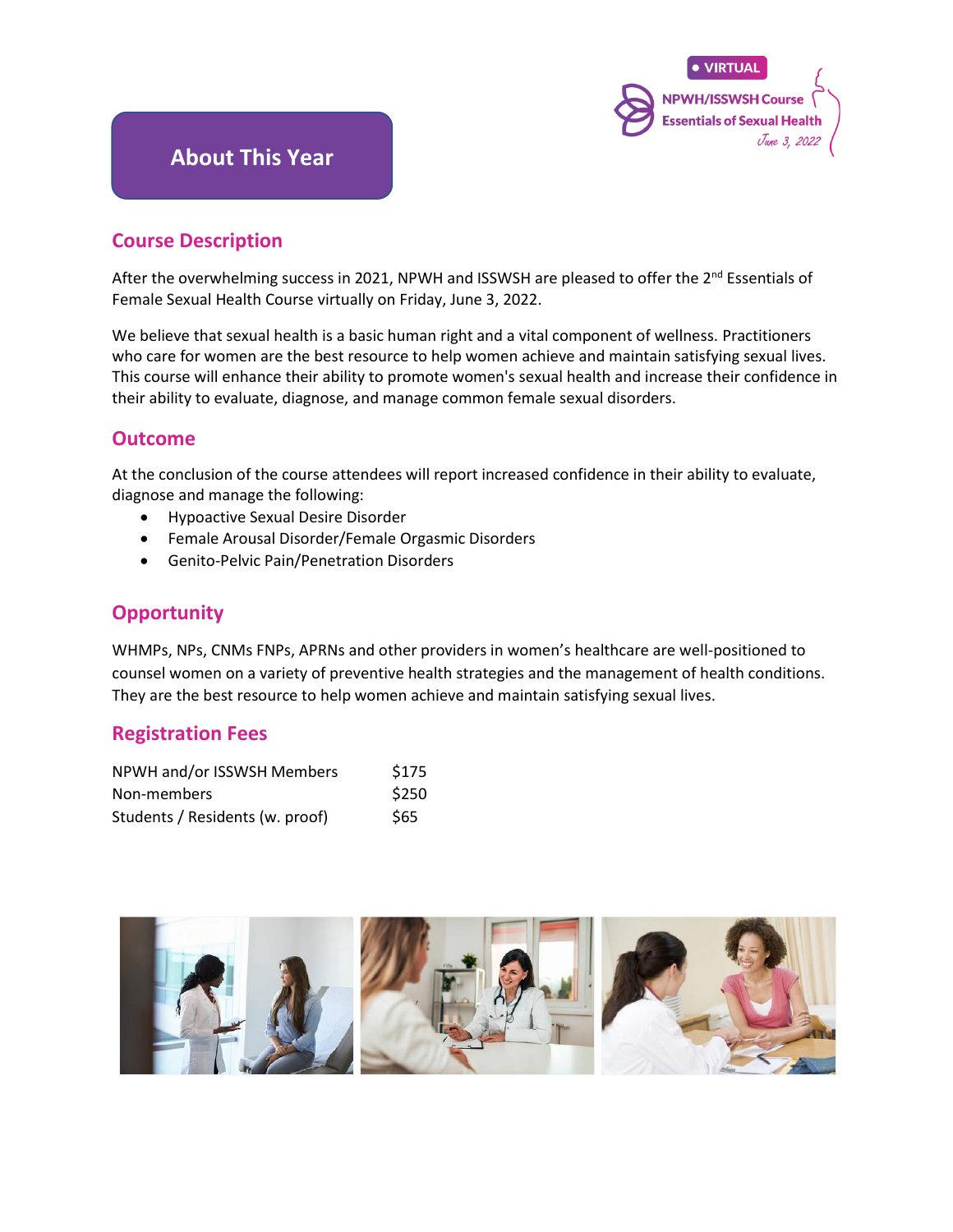

## **Course Agenda**

| 08:00 am - 08:45 am    | <b>Industry Sponsored Symposium (pending)</b>                                   |
|------------------------|---------------------------------------------------------------------------------|
| 08:45 am - 08:55 am    | <b>Welcome NPWH and ISSWSH</b>                                                  |
|                        | President NPWH & President ISSWSH                                               |
| $08:55$ am $-09:15$ am | TED-Style Talk: How to Talk about Sex with your Patient                         |
| 09:15 am – 11:35 am    | <b>Hypoactive Sexual Desire Disorder</b>                                        |
| 09:15 am - 09:20 am    | Introduction: Hypoactive Sexual Desire Disorder                                 |
| 09:20 am - 09:50 am    | Diagnosis, Screening & Mental Health Treatment                                  |
| 09:50 am - 10:20 am    | <b>Central Mechanisms</b>                                                       |
| 10:20 am - 10:50 am    | <b>Biologic Treatment</b>                                                       |
| 10:50 am - 11:20 am    | Managing Sexual Health Concerns in Cancer Patients                              |
| $11:20$ am $-11:40$ am | Q&A Panel: HSDD                                                                 |
| 11:40 am $-$ 12:00 pm  | <b>TED-Style Talk: LGBTQ</b>                                                    |
| $12:00$ pm $-12:15$ pm | <b>Break</b>                                                                    |
| 12:15 pm - 01:00 pm    | <b>Industry Sponsored Symposium (pending)</b>                                   |
| $01:00$ pm $-02:30$ pm | <b>Female Arousal Disorders/Female Orgasmic Disorders</b>                       |
| 01:00 pm - 01:05 pm    | Introduction: Female Arousal Disorders/Female Orgasmic Disorders                |
| $01:05$ pm $-01:25$ pm | Diagnosis & Medical Management                                                  |
| 01:25 pm - 01:45 pm    | Counseling on Devices & Lubricants                                              |
| 01:45 pm - 02:15 pm    | Region-Based Treatment of Arousal/Orgasm Disorders (Incl. PGAD/GPD)             |
| 02:15 pm - 02:30 pm    | Q&A Panel: Female Arousal Disorders/Female Orgasmic Disorders                   |
| 02:30 pm – 03:00 pm    | A Conversation about Diversity: Cultural and Patients with Physical Limitations |
| 03:00 pm – 03:15 pm    | <b>Break</b>                                                                    |
| 03:15 pm - 05:20 pm    | <b>Genito-Pelvic Pain/Penetration Disorders</b>                                 |
| 03:15 pm - 03:20 pm    | Introduction: Genito-Pelvic Pain/Penetration Disorder                           |
| $03:20$ pm $-03:35$ pm | Overview of Pelvic Pain                                                         |
| 03:35 pm - 04:10 pm    | Vestibulodynia/Dermatoses                                                       |
| 04:10 pm - 04:30 pm    | Pelvic Floor Physical Therapy                                                   |
| 04:30 pm - 04:50 pm    | <b>Mental Health Treatment</b>                                                  |
| 04:50 pm - 05:05 pm    | Genitourinary Syndrome of Menopause                                             |
| 05:05 pm - 05:20 pm    | Q&A Panel: Genito-Pelvic Pain/ Penetration Disorder                             |
| 05:20 pm – 05:40 pm    | <b>TED-Style Talk: Trauma</b>                                                   |
|                        |                                                                                 |

**05:40 pm – 05:45 pm Closing**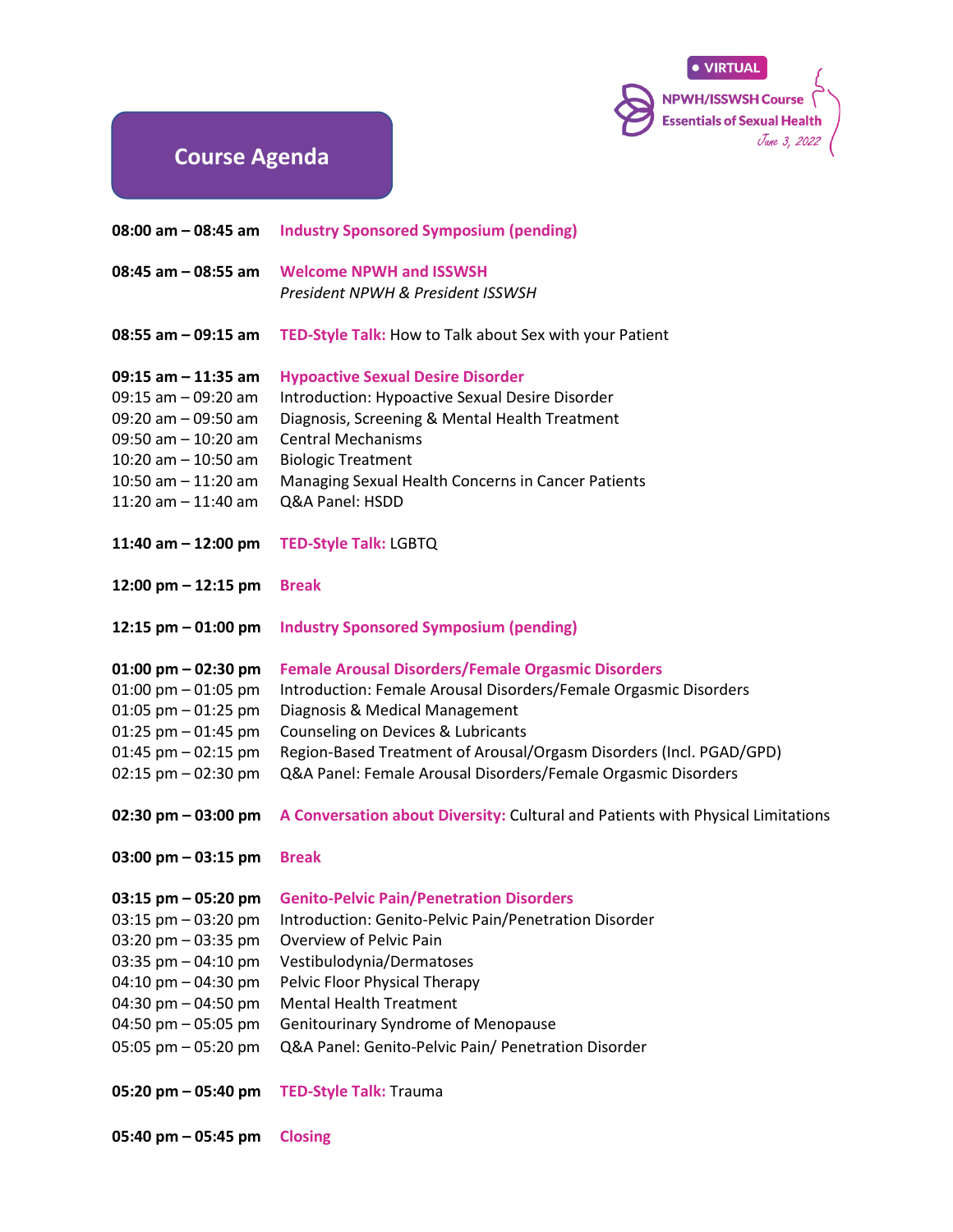

### **Sponsor Recognition Levels**

Companies can receive additional recognition for their support of the NPWH/ISSWSH Course. **Recognition is based on the total level of financial support for the course** (includes all items you'll find on the next page under "Sponsorship Opportunities").

#### **Gold Sponsor**

Support of \$25,000 and more will include the following additional recognition:

- 4 complimentary registrations to attend Course
- Logo on Conference registration page
- Social media recognition as Gold Sponsor (1 x before and 1 x after course date on the ISSWSH and NPWH Social Media Platforms)
- Acknowledgement as Gold Sponsor on all conference promotional and marketing materials including program guide and conference specific emails
- Acknowledgement as Gold Sponsor by name in opening remarks
- Acknowledgement as Gold Sponsor on conference landing page
- Two push notifications in virtual Exhibit Hall

#### **Silver Sponsor**

Support between \$17,500 and \$24,999 will include the following additional recognition:

- 2 complimentary registrations to attend Course
- Acknowledgement as Silver Sponsor on all conference promotional and marketing materials including program guide and conference specific emails
- Acknowledgement as Silver Sponsor by name in opening remarks
- Acknowledgement as Silver Sponsor on conference landing page

#### **Bronze Sponsor**

Support between \$10,000 and \$17,499 will include the following additional recognition:

- 1 complimentary registration to attend Course
- Acknowledgement as Bronze Sponsor on all conference promotional and marketing materials including program guide and conference specific emails
- Acknowledgement as Bronze Sponsor on conference landing page

#### **Supporter**

Support between \$750 and \$9,999 will include the following additional recognition:

- Acknowledgement as Supporter on all conference promotional and marketing materials including program guide and conference specific emails
- Acknowledgement as Supporter on conference landing page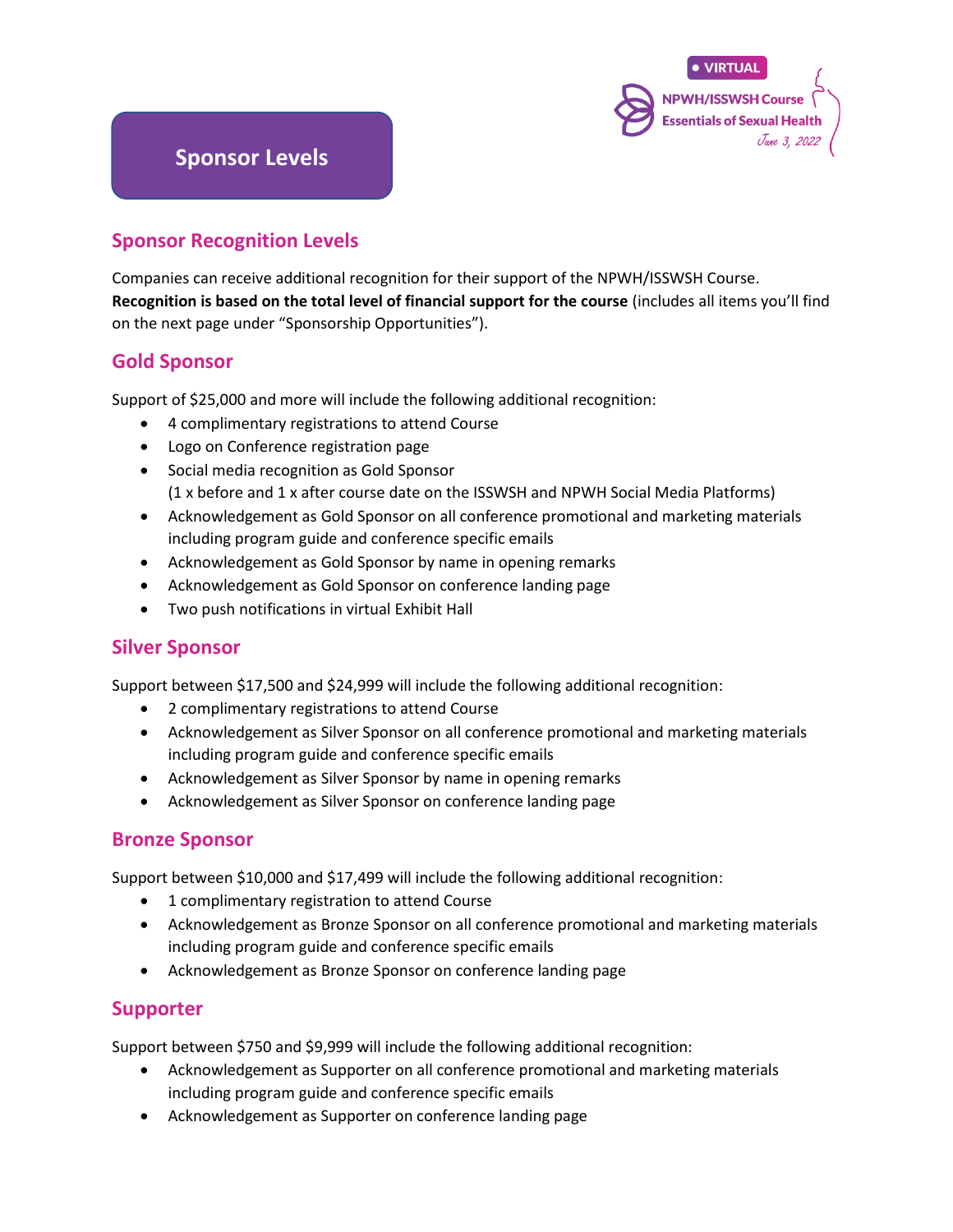### **Industry Sponsored Symposium PM \$20,000 - AM \$15,000**

- Industry Sponsored Symposia provide an opportunity to gather and discuss therapeutic areas, demonstrate new and existing products, provide up-to-date research findings, and more! Presentations will be 45 minutes plus 15 minutes for a live Q&A. NPWH/ISSWSH will continue to host the recording of the Industry Symposium for three months post event for greater exposure.
- The Industry Sponsored Symposium will be announced on the ISSWSH and NPWH website, and in communication to our membership and registrants.
- There are only two opportunities for an Industry Sponsored Symposium, AM or PM time slot.

#### **Welcome Box for the First 250 Registrants \$750**

- Promote your product or service by including promotional information, coupons, or sample to the first 250 registrants to our conference. Each registrant will receive a welcome box with your promotional materials or samples. Items must be no bigger than 8 x 10 and no higher than 1 inch.
- Recognition in Conference Guide.
- Sponsor is required to send 250 units of promotional materials.
- Deadline to submit items is April 15, 2022. All items need to be shipped to NPWH, 8004 Trevor Place Vienna, VA 22182.
- Must have 4 companies participate in this opportunity in order to proceed.

#### **Virtual Exhibit Booth \$750**

- This is a great way to advertise your products, devices, or services, drive traffic to your website, and interact with attendees. The virtual exhibit hall and educational sessions will both be housed on the interactive CVENT Attendee Hub, allowing users to easily explore the booths in one platform. In addition to general information, the virtual booths can host up to 20 promotional videos, as well as links and downloadable PDFs or marketing materials.
- Gamification and giveaways help drive traffic to the exhibitor hall.

#### **Push Notification (limit 3) \$200**

• Drive attendance to your exhibit booth or advertise another product with a push notification to all attendees. Notification will be sent to all attendees on the conference platform. Limited to 180 characters and can be hyperlinked to the link of sponsor's choosing.

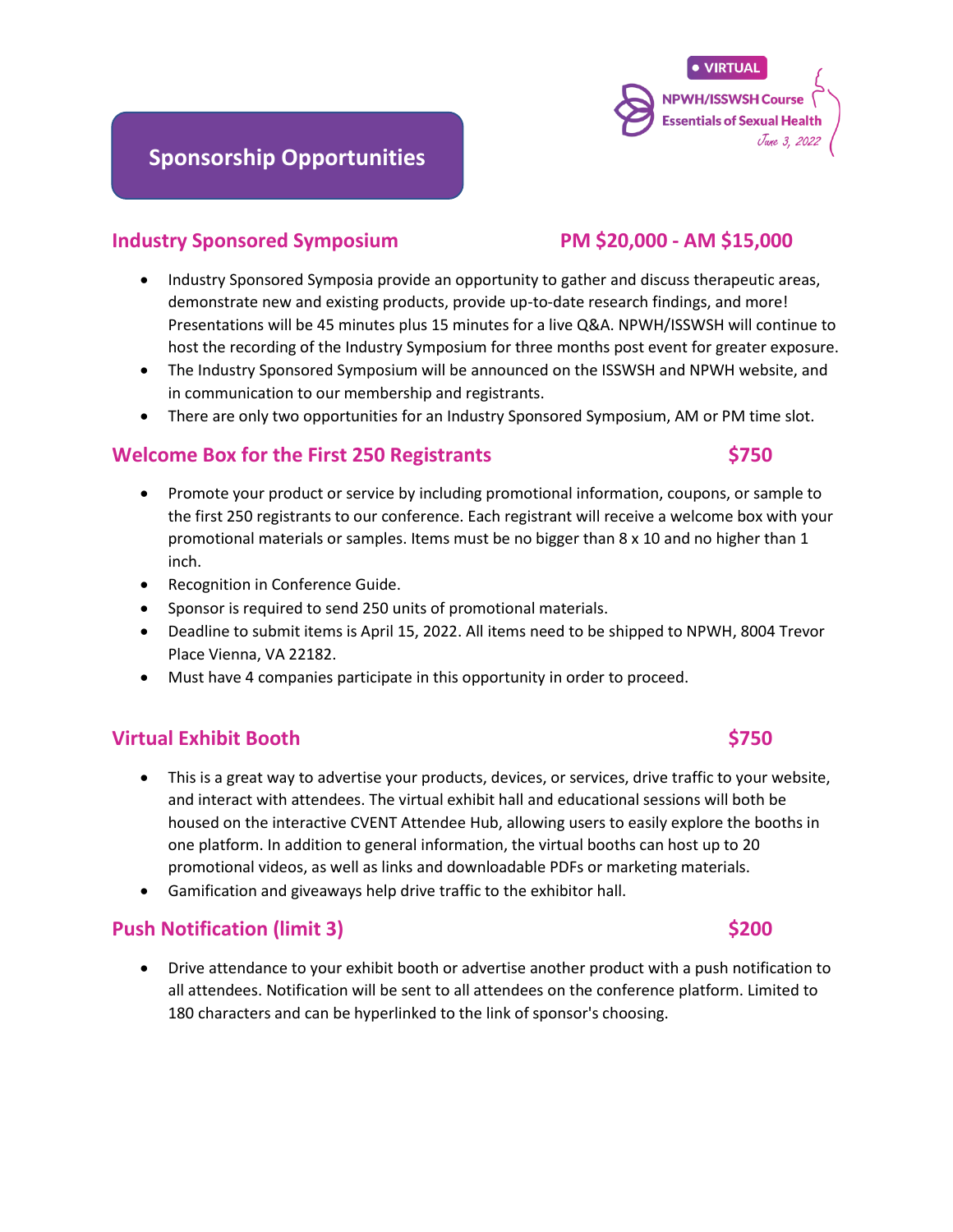• Conference attendees earn points for participating in various activities, including visiting the virtual exhibit booths. This sponsorship allows us to purchase prizes for the gamification winners. Past prizes have included Air Pods, gift cards, free conference registration, and more. Sponsors will be recognized in the Conference Guide as well as in an email to prize recipients.

#### **Four (4) Banner Ads in Promotional Emails - Gold Spot \$5,000**

- Reach over 30,000 contacts with your banner ad included in four (4) preconference promotional emails.
- Newsletters are specifically geared toward marketing the Sexual Health Course. Banner ad supplied by buyer and may be hyperlinked.

#### **Four (4) Banner Ads in Promotional Emails - Silver Spot \$4,000**

- Reach over 30,000 contacts with your banner ad included in four (4) preconference promotional emails.
- Newsletters are specifically geared toward marketing the Sexual Health Course. Banner ad supplied by buyer and may be hyperlinked.

#### **Branded Email to All Attendees** \$5,000

• Reach all Sexual Health Course attendees with a branded email promoting a product or service. Email can be sent to all attendees up to two months after the event. NPWH/ISSWSH will send the email on your behalf.

#### **Advertise in the Conference Program Guide**

- The Course program guide will be emailed to all attendees prior to the event and hyperlinked on the conference event page during the event for additional download.
	- **Color (1 page) \$800** The specifications for the advertisement are letter format (8.5" x 11") with at least 300 dpi
	- **Color (1/2 page horizontal) \$500** The specifications for the advertisement are  $\frac{1}{2}$  letter format horizontal (8.5" x 5.5") with at least 300 dpi

### **Virtual Attendee Bag Insert \$600**

• All virtual bag inserts are sent to attendees in a specific email with linkable URLs to the page of your choice. Virtual bag will also be linked on the conference platform.



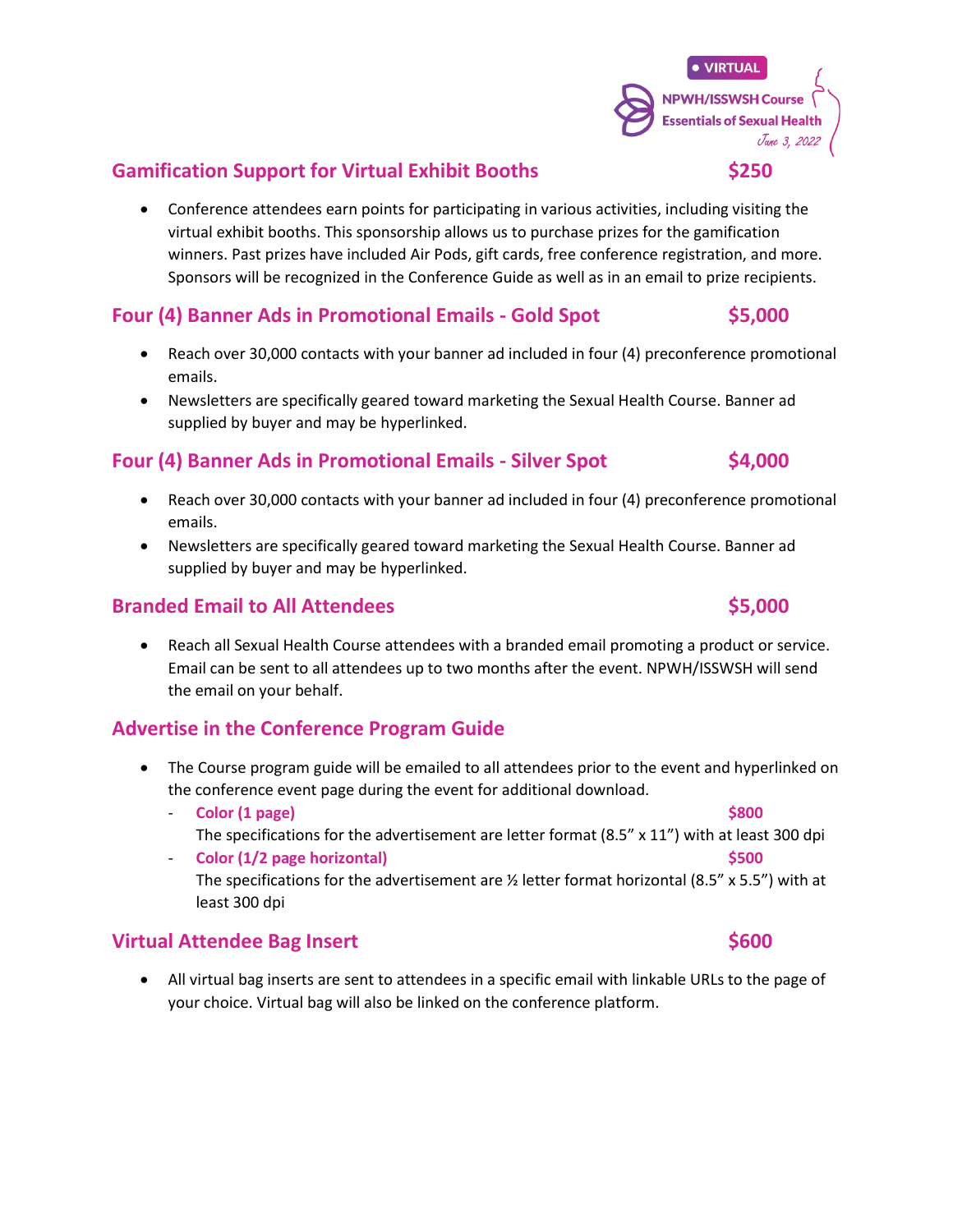### **Terms & Conditions**

- **1.** Definitions in these Terms and Conditions
	- a. "Application Form": the Application Form, which when provided to the NPWH/ISSWSH constitutes an irrevocable offer from the Sponsor to enter into a binding agreement for the item(s) indicated on the Application Form;

**NPWH/ISSWSH Course Essentials of Sexual Health** 

- b. "Booth": the virtual display as part of the virtual Exhibition Hall in which the Sponsor displays its products or services, provided by NPWH/ISSWSH, upon application and (pre) payment by the Sponsor;
- c. "Confirmation": the written confirmation (including by fax or e-mail) from NPWH/ISSWSH of its sponsorship level and/or allocation of one or more Sponsor Item(s), which is sent to the Sponsor by NPWH/ISSWSH upon receipt by NPWH/ISSWSH of (i) the Application Form (ii) the written approval (including by fax or by e-mail) from the Sponsor of a reasonable alternative as set out in Article 1.2(e);
- d. "Fee": Sponsor shall pay to NPWH/ISSWSH the Fee in exchange for the Sponsor Item(s);
- e. "Course": the Virtual NPWH/ISSWSH Course: Essentials of Sexual Health being held June 3, 2022;
- f. Prospectus": the document provided by NPWH/ISSWSH which contains information about the Course and which includes these Terms and Conditions and the Application Form;
- g. "ISSWSH": "International Society for the Study of Women's Sexual Health", established in 2002 in Massachusetts, USA;
- h. "ISSWSH Office": 14305 Southcross Drive W, Suite 100, Burnsville MN, 55306, USA- Email: [info@isswsh.org](mailto:info@isswsh.org) and [meeting@isswsh.org;](mailto:meeting@isswsh.org)
- i. "NPWH": "National Association for Nurse Practitioners in Women's Health", established in 1981 in Connecticut, USA;
- j. "NPWH Office": PO Box 15837, Washington DC, 20003, USA Email: info@npwh.org.
- k. "Sponsor": the natural or legal person on behalf of which the Application Form has been submitted to NPWH/ISSWSH;
- l. "Sponsor Agreement": the agreement between NPWH/ISSWSH and the Sponsor with respect to the Sponsor Item(s), as further defined by the Confirmation;
- m. "Sponsor Item(s): all items or activities set out in the applicable Application Form, and/or any other sponsor items as offered by NPWH/ISSWSH further defined in the Confirmation;
- n. "Terms and Conditions": the regulations set out in this document, which govern the Application Form, The Sponsorship Agreement, any further binding agreement(s) between NPWH/ISSWSH and the Sponsor in connection with these documents.

#### **2. Application Procedure and Formation of Binding Agreement**

- a. With observance of the submission date of the Application Form, NPWH/ISSWSH will decide whether an agreement will be entered into with the Sponsor with respect to the Sponsor Item(s) as set out in the Application Form submitted by the Sponsor. NPWH/ISSWSH reserves the right to *refuse* any *Application Form* for any *reason*;
- b. NPWH/ISSWSH and the Sponsor shall have entered into a binding agreement with respect to one or more Sponsor Item(s) as soon as the ISSWSH Executive Office has sent a Confirmation of the Sponsor Agreement to the Sponsor after receipt of the Sponsor's signed Application Form;
- c. NPWH/ISSWSH will consider the Sponsor's wishes as far as possible. If one or more Sponsor Item(s) for which the Sponsor submitted an Application Form is not available, NPWH/ISSWSH may propose one or more reasonable alternative(s) to the Sponsor, which can be accepted by the Sponsor in writing within 5 business days as from the date of the proposal. In the absence of a timely acceptance, the proposal of NPWH/ISSWSH will lapse and NPWH/ISSWSH has the right to offer and/or allocate the same reasonable alternative(s) to a third party. The Sponsor is not entitled to a reasonable alternative;
- d. Unavailability of one or more Sponsor Item(s) for which the Sponsor submitted an Application Form does not affect the fact that upon Confirmation NPWH/ISSWSH and the Sponsor shall have entered into a binding agreement with respect to the available one or more Sponsor Item(s) for which the Sponsor submitted the Application Form;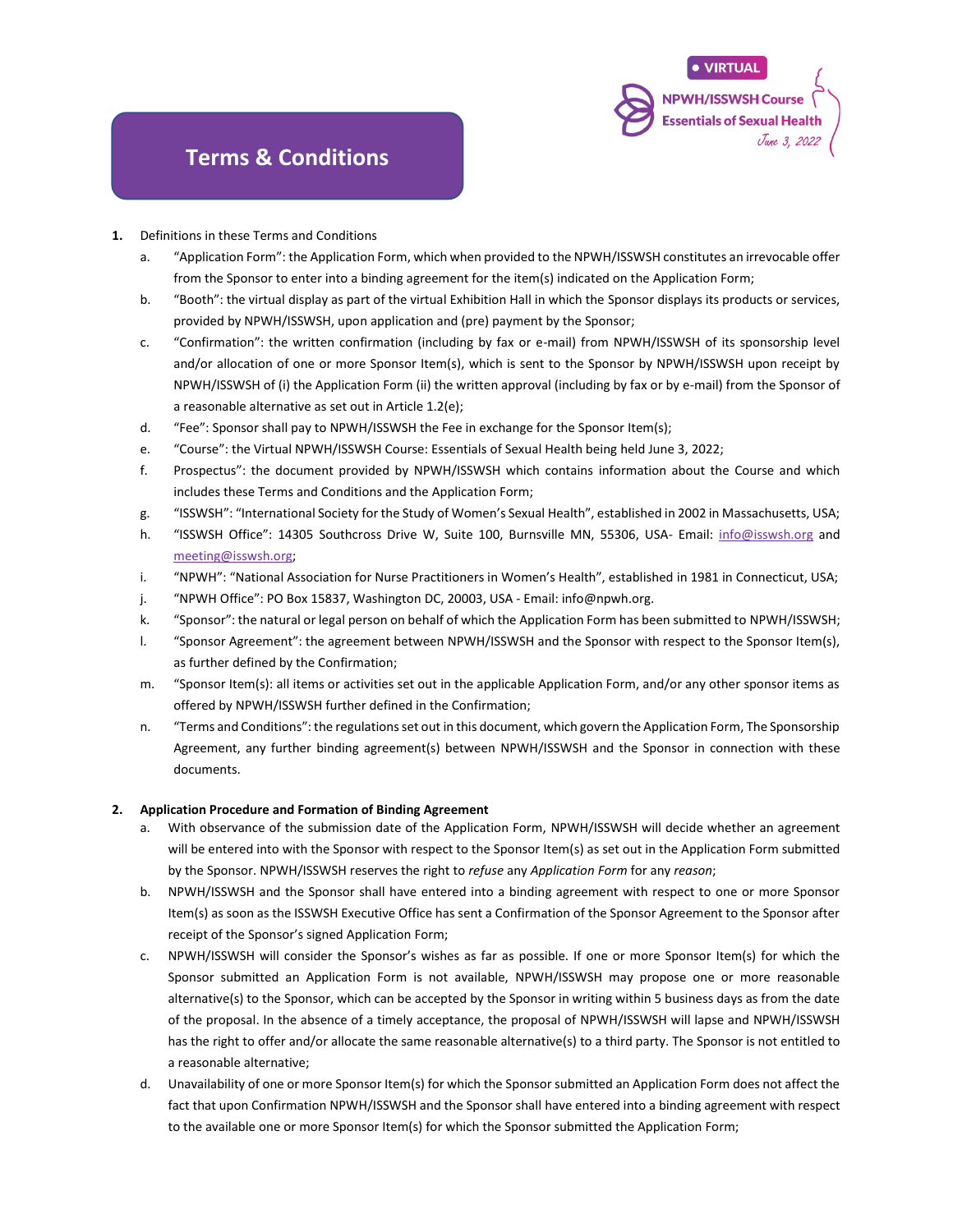**Essentials of Sexual Health** Jane 3, 2022

- e. The rights and obligations of NPWH/ISSWSH and/or the Sponsor under the binding agreement may not be assigned, transferred, or delegated by the Sponsor to third parties. However, the Sponsor may assign its rights and obligations under this binding agreement to (i) any of its affiliates, (ii) its successor (including the survivor company of any consolidation or merger) or (iii) its assignee of all or substantially all of its business (jointly "the New Sponsor"), under the condition that NPWH/ISSWSH has provided its written consent prior to such an assignment. Permission of NPWH/ISSWSH for such an assignment must be requested by the Sponsor in writing. In case NPWH/ISSWSH has agreed to such an assignment and the New Sponsor does not fulfill its obligations under the binding agreement, the Sponsor shall be liable for the damage resulting there from;
- f. Any notice required under the binding agreement shall be given in writing by regular mail, email or fax directed in respect of NPWH/ISSWSH to the NPWH/ISSWSH Executive Office and in respect of the Sponsor to the contact details provided by the Sponsor in the Application Form;
- g. No amendment, modification, or supplement of any provision of the Sponsorship Agreement shall be valid or effective unless made in writing and signed by duly authorized representatives of each party;
- h. Any right of NPWH/ISSWSH under this binding agreement shall not be deemed waived in any manner except as specifically waived in writing and signed by an authorized officer of NPWH/ISSWSH;
- i. The Sponsor agrees to abide by all relevant standards including: (a) the Accreditation Council for Continuing Medical Education's (ACCME) on Standards for Commercial Support of Continuing Medical Education, the European Accreditation Council for Continuing. Medical Education (*EACCME*®) or other governing accrediting body standards; (b) the FDA's Guidance for Industry: Industry-Supported Scientific and Educational Activities and the European Medicines Agency (EMA), or other governing body standards; (c) the PhRMA Code on Interaction with Healthcare Professionals; (d) the Office of Inspector General's Compliance Program Guidance for Pharmaceutical Manufacturers; and (e) all other relevant standards and guidelines;
- j. The Sponsor acknowledges that from the date of entering the binding agreement it is bound by cancellation conditions as set out in the Terms and Condition in the event of cancellation of one or more Sponsor Item(s).

#### **3. Payment**

- a. All Fees shall be due and payable upon entering into the binding agreement as set out in Article 2(b);
- b. Unless otherwise agreed to the parties and stated in the Sponsor Agreement, any payments to be invoiced by NPWH/ISSWSH will be due and payable net thirty (30) days;
- c. The Fee of the Sponsor Item(s) may be increased with applicable (State) taxes;
- d. The Sponsor will pay the NPWH/ISSWSH invoice by check or bank wire in US\$;
- e. Checks made payable to:

National Association of Nurse Practitioners in Women's Health (NPWH) PO Box 15837

Washington, DC 20003

- f. Bank wire details will be provided upon request by the NPWH Office;
- g. If any Fees are not paid by the due date, Sponsor shall additionally pay to NPWH/ISSWSH (a) a late fee equal to two percent (2%) or the highest legal rate, whichever is lower, of the overdue balance per month compounded monthly; and (b) any costs and expenses incurred by NPWH/ISSWSH (including attorneys' fees) in connection with collection efforts related to the unpaid amount.

#### **4. Alteration, Cancellation and Postponement**

#### a. Alteration

NPWH/ISSWSH reserves the right to advance, postpone, vary and/or change the layout of the Exhibition, without the Sponsor having any claim on NPWH/ISSWSH;

b. Cancellation

The cancellation conditions set out in Article 4(c) apply to all Sponsor Item(s) upon entering into the binding agreement as set out in Article 2(b).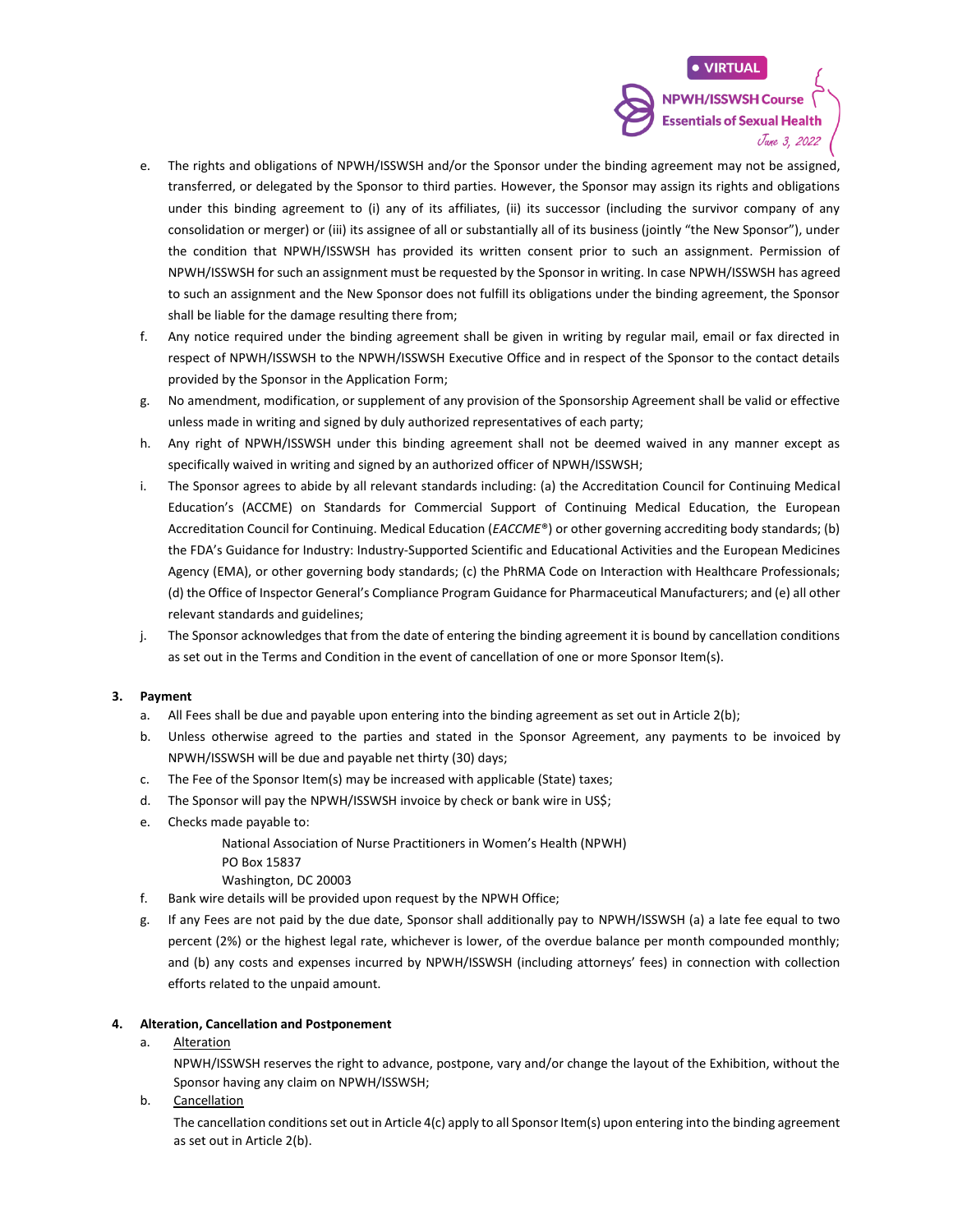#### c. Cancellation by Sponsor

- i. Notification of the Sponsor to cancel the Sponsor Item(s) must be submitted to NPWH/ISSWSH Executive Office in writing by regular mail, email or fax;
- ii. The effective date of cancellation of the Sponsor Item(s) will be the date on which the NPWH/ISSWSH Office receives the written notice from the Sponsor;
- iii. If the Sponsor cancels one or more Sponsor Item(s) 2 months prior to the Course, a cancellation charge of 50% of the Fee will apply. If a Sponsor cancels one or more Sponsor Item(s) within 2 months of the Event, the Sponsor agrees to pay 100% of the Fee as cancellation charge;
- iv. If a Sponsor cancels with an outstanding balance due, the Sponsor remains responsible for the entire balance due, plus reasonable legal fees to collect;
- v. The cancellation charge represents a reasonable pre-estimate of the likely losses and costs that would be incurred by NPWH/ISSWSH as a result of the Sponsor's cancellation and that they do not represent a penalty. For the avoidance of doubt, NPWH/ISSWSH is not required to mitigate its losses and/or costs in such circumstances and the cancellation charge shall remain payable even where the NPWH/ISSWSH is able to resell the Sponsor Item(s);
- vi. NPWH/ISSWSH may, but is not required to release the Sponsor from its obligation to pay the cancellation charge if, after the cancellation by the Sponsor, NPWH/ISSWSH has entered into a binding agreement with a third party for the Sponsor item(s) which had been cancelled by the Sponsor. Under no circumstances is NPWH/ISSWSH obliged to find such a third party.
- d. Cancellation or Postponement by NPWH/ISSWSH
	- i. NPWH/ISSWSH reserves the right to cancel the Course at any time. In the event the Course is entirely or partially canceled or postponed other than due to a Force Majeure, Sponsor's sole and exclusive remedy with respect to any damages, including incremental and consequential damages, sustained by Sponsor as a result of such non-occurrence or postponement, Fees paid by sponsor shall be a refunded by NPWH/ISSWSH less Sponsor's pro-rata share of expenses relating to the Sponsor Agreement, as determined by the NPWH/ISSWSH;
	- ii. In the event of Force Majeure, NPWH/ISSWSH may cancel, amend the date of the Course or otherwise alter the Course. A Force Majeure is defined as a circumstance or occurrence beyond the parties' control which makes it inadvisable, illegal, commercially impracticable, or impossible for the Course to take place as planned, including, without limitation: (i) acts of God, (ii) disasters (including, but not limited to, fire, flood, severe weather, and earthquake), (iii) war, (iv) civil disorder, (v) suspected or actual terrorism, (vi) government regulation (including, but not limited to, declared states of emergency), (vii) national or international public health authorities' (including, without limitation, the Centers for Disease Control or the World Health Organization) declaration of public health emergencies, communicable disease, epidemic or pandemic advisories or alerts, (viii) strikes or work stoppages, (ix) curtailment of transportation services (including, without limitation, travel bans and advisories), (x) public or private policies which restrict or prohibit participants of the Course from traveling to or attending the Course;
	- iii. Should the Course be cancelled, curtailed or adversely affected by any cause not within the reasonable control of NPWH/ISSWSH including but not limited to any of the Force Majeure events as identified above, the NPWH/ISSWSH shall be under no obligation to refund all or part of the Fees paid by the Sponsor in respect of his participation in the Course. NPWH/ISSWSH shall be under no liability to the Sponsor or any other person in respect to any actions, proceedings, claims, demands, losses (including consequential losses), costs or expenses whatsoever which may be brought against or suffered or incurred by the Sponsor as the result thereof.

#### **5. Termination**

a. Termination for Cause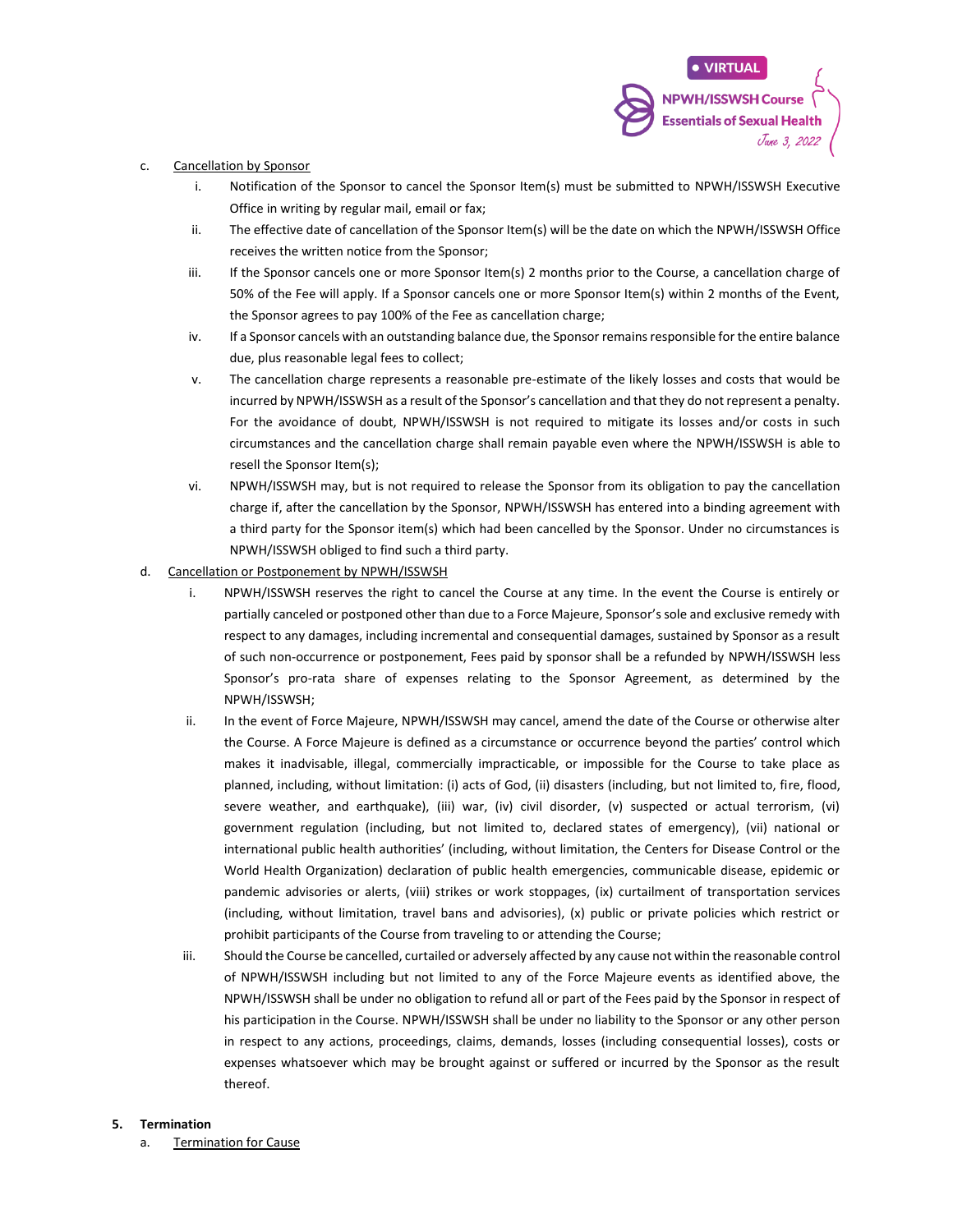If either party materially breaches the binding agreement, then the non-breaching party may give written notice to the breaching party that if the default is not cured within thirty (30) days, the binding agreement may be terminated. If the non-breaching party gives such notice and the breach is not cured during the thirty (30) day period, then the binding agreement may be terminated by the non-breaching party within thirty (30) days following the end of the cure period by sending written notice to the breaching party.

b. Termination for Failure to Perform

The Sponsor Item(s) is contingent upon Sponsor's payment of the Fee set out in Article 1.3 and Sponsor's performance of its Sponsor Obligations. The Sponsor shall perform the obligations, as specified in the Prospectus, according to the due dates and other specifications set forth therein. In the event that Sponsor fails to perform any such obligations, NPWH/ISSWSH may, at its discretion, immediately terminate this binding agreement for material breach and give the Sponsor Item(s) to another company. In such an event, NPWH/ISSWSH will have no obligation to refund any Fees previously paid by Sponsor.

c. Termination for Potential Damage to Reputation

NPWH/ISSWSH may, at any time in its discretion, terminate this binding agreement if NPWH/ISSWSH reasonably believes that Sponsor's affiliation with the Course or NPWH/ISSWSH will damage the reputation of or otherwise harm the Course or NPWH/ISSWSH.

#### **6. Liability, Indemnity and Insurance**

- a. Neither NPWH/ISSWSH nor any of its members, officers, agents or employees shall be held liable for, and are released from liability for, any damage, loss, harm or injury to the person or property of the Sponsor or any of its officers, agents, employees or other representatives or injury to any person(s) connected thereto, irrespective of how these expenses, losses, damages, harm or injury may have occurred, except such as may arise from NPWH/ISSWSH's willful misconduct or gross negligence;
- b. NPWH/ISSWSH is not responsible or liable for any technological issues at sponsored events and/or at the Exhibition, and cannot be held liable for damages of any kind incurred by the Sponsor, caused by insufficient or incorrect operation of the virtual component, except such as may arise from NPWH/ISSWSH's willful misconduct or gross negligence;
- c. The Sponsor accepts full responsibility and liability for all costs for legal procedures, legal and other expert aid, incurred by NPWH/ISSWSH as a result of the Sponsor not complying with the Terms and Conditions;
- d. Sponsors and their agents agree to protect, indemnify, defend and hold harmless the NPWH/ISSWSH, their employees and agents against all claims, liability, injuries and damages to persons or property, governmental charges or fines and attorney's fees arising out of fines and attorney's fees arising out of or caused by negligence or wrongful acts of the Sponsor or their agents, servants or employees. Sponsor acknowledges responsibility for obtaining adequate insurance coverage against property loss or damage and against liability for personal injury;

#### 7. **Sponsor Items**

- a. Booth
	- i. All Sponsors are clearly identified with their company name, product name and/or logo;
	- ii. b. Subletting or sub-using (part of) the Booth by Sponsor without prior written approval from NPWH/ISSWSH is not permitted;
	- iii. Sponsor will be responsible for virtual booth that will reside in the virtual Exhibition Hall, including the design of the booth, providing content to be presented in the booth, and potentially staffing the virtual booth on the days of the Course.
- b. Corporate Access Passes
	- i. The Sponsor's representatives shall be restricted to employees of the Sponsor's company and third-party contractors who are registered to attend the Course; All Sponsor's registered representatives will receive a Corporate Access Pass;
	- ii. All Sponsor's representatives are clearly with their first and last name and Sponsor's company name;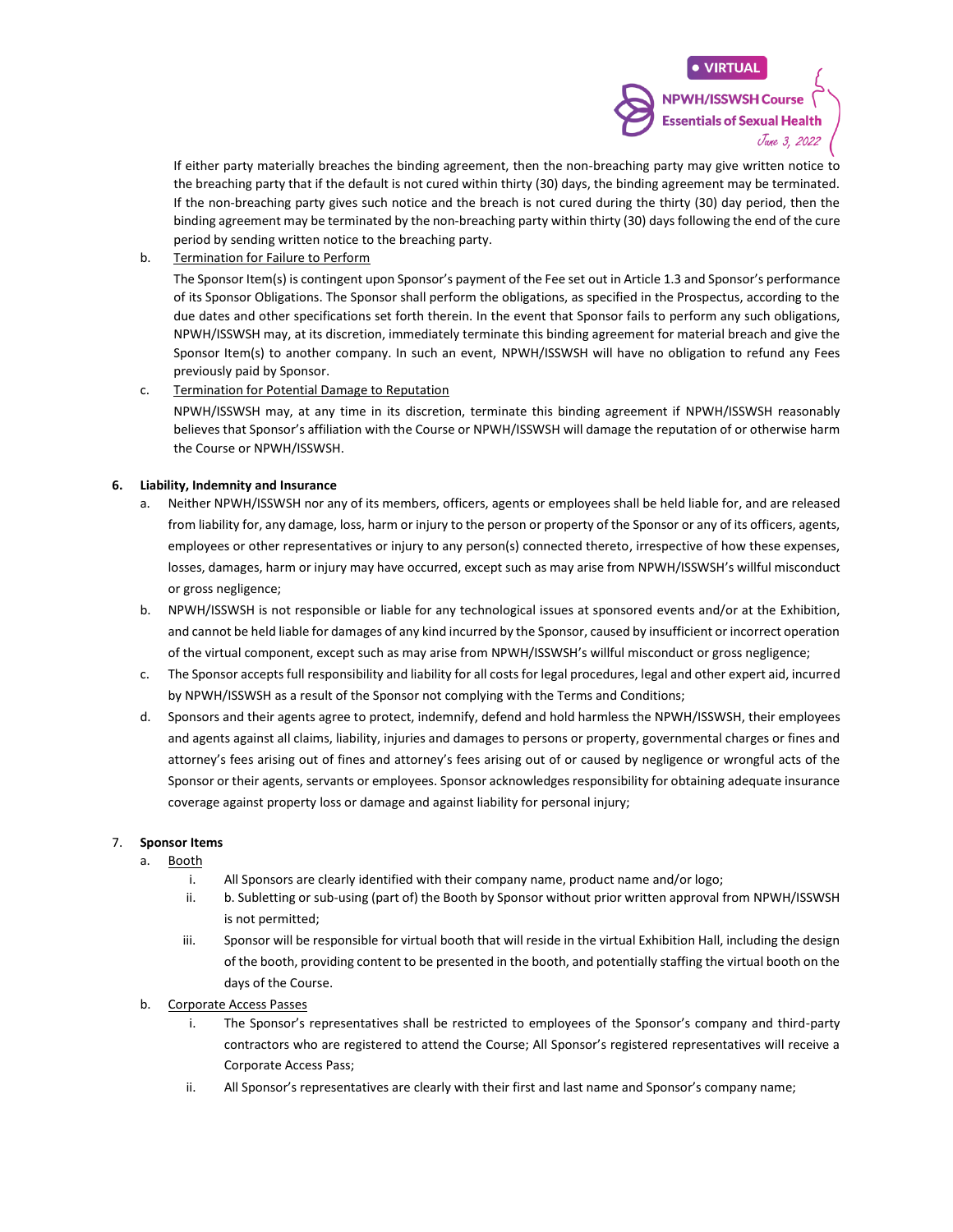- iii. Sponsors will be allowed a certain number of Corporate Access Passes based on their support level, as further specified in the Prospectus and/or Sponsor Agreement. There will be an additional charge for each additional badge over and above those included in the support level.
- c. Promotional Materials
	- i. No publicity of any kind or in any form is allowed for companies not identified as Sponsor;
	- ii. No commercial advertising of any kind or in any form, including distribution of promotional materials, is permitted outside of the Exhibition Hall. Commercial advertising of any kind or in any form, including distribution of promotional materials, by Sponsor is only allowed from the Booth in the Exhibition Hall;
	- iii. All promotional materials, including but not limited to invitations, advertisements and inserts, are subject to approval by NPWH/ISSWSH;
	- iv. A detailed development and production timeline for the Exhibition Hall, including Sponsor's delivery obligations, will be provided after signature of the Sponsor Agreement;
	- v. Promotional materials may only be used to promote a company in general, or its product(s) and/or services;
	- vi. Advertising must be related to the field or practice of Sexual Health as is approved by NPWH/ISSWSH on the basis of its scientific objectivity and accuracy of information presented;
	- vii. Promotional materials may not use the NPWH/ISSWSH or Course logo. The name of NPWH/ISSWSH or the Course may be mentioned one time in each communication for identification purposes, in a reasonably-sized, neutral font, and may in no way imply endorsement of the company in general nor its products and/or services. Neither NPWH/ISSWSH nor the Course may be part of the title or heading, be prominently featured or listed first in printed materials;
	- viii. An Industry Sponsored Symposium timeslot may be mentioned;
- d. Industry Sponsored Symposia
	- i. Industry Sponsored Symposium organizers must submit their preliminary program to the NPWH/ISSWSH Office, who will present it to the Industry Relations Committee, Education Committee, and Executive Committee for approval. The latter reserves the right to adjust the program and/or speakers if necessary. The deadline for submission of the program (titles + speakers) is at least 6 weeks prior to the start of the Meeting. Allow at least five working days for NPWH/ISSWSH to review the program;
	- ii. Applications for Industry Sponsored Symposia will be accepted on a first come, first served basis; however, priority assignments will be given Platinum Level Sponsors, followed by Gold Level Sponsors, and companies that sponsored a symposium at the previous NPWH/ISSWSH Course, in this order.
	- iii. Industry Symposium will be clearly identified as "Non-CME Industry Sponsored Symposium";
	- iv. Registration to the Course is required for admission to the Industry Sponsored Symposium;
	- v. Unless specified differently hereunder, all conditions as set in Article 7(c) also apply to Industry Sponsored Symposium promotional materials;
	- vi. Sponsor is allowed to distribute promotional materials in the assigned Industry Sponsored Symposium time frame;
	- vii. All Industry Symposium materials must contain the following statement: "This event is neither sponsored by nor endorsed by NPWH/ISSWSH".

#### 8. **Final Clauses**

- a. NPWH/ISSWSH is entitled to rule upon all matters not provided for in these Terms and Conditions and to make any necessary amendments or additions hereto, which shall thereupon become binding to the Sponsor;
- b. In the event of a dispute between the parties in connection with this binding agreement, the parties agree that the matter shall be subject to the exclusive jurisdiction of the courts of Washington, DC, USA;
- c. The prevailing party shall be entitled to reasonable attorney's fees, costs and disbursements in addition to other relief to which it may be entitled, provided that, if the prevailing party fails to recover the entire amount claimed, recovery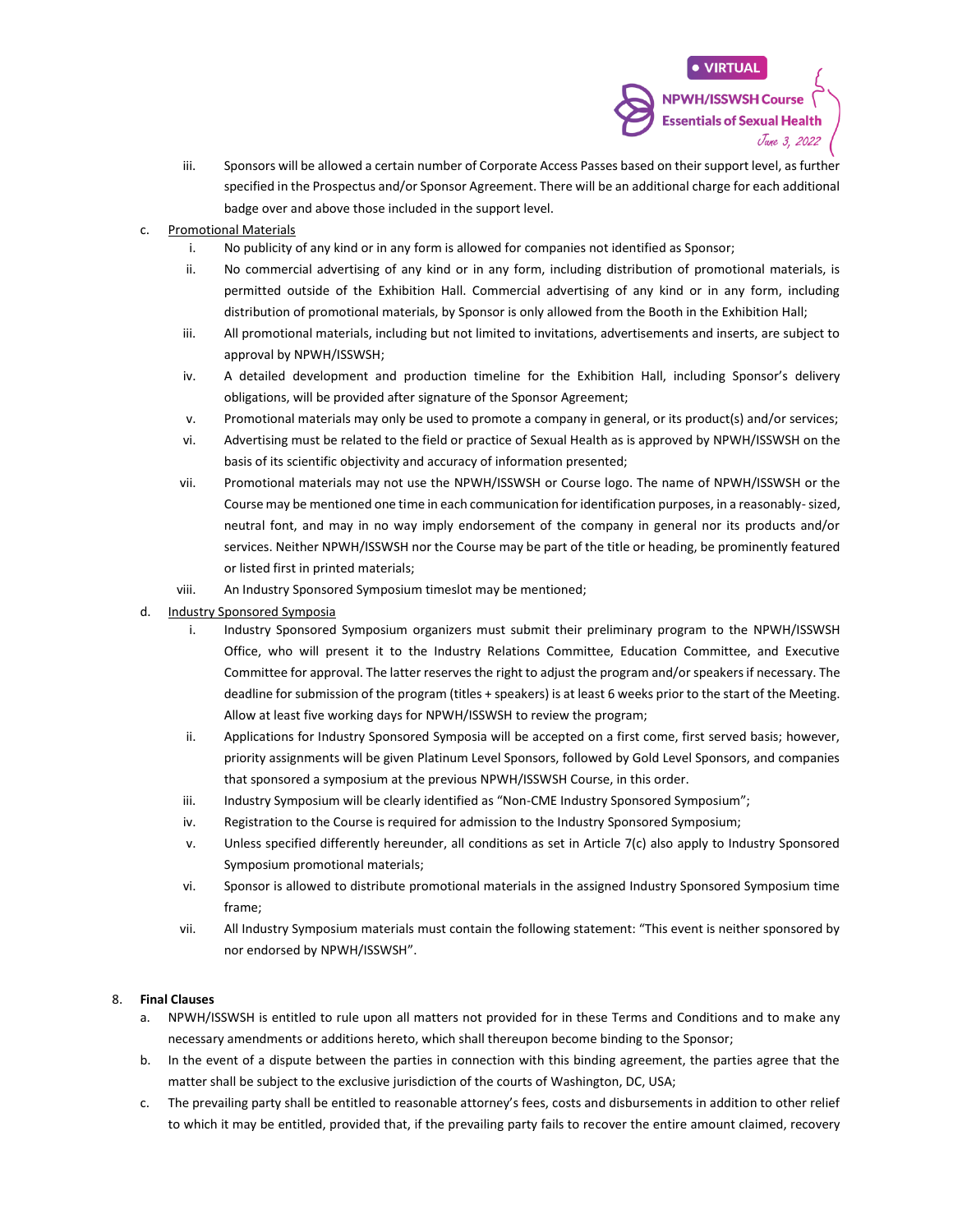

of costs and fees shall be limited to the amount which bears the same relationship to the total costs and fees incurred by the prevailing party as the amount recovered bears to the amount claimed;

- d. These Terms and Conditions apply to, and are inextricably linked by reference therein, all agreements pursuant to and in connection with the binding agreement between NPWH/ISSWSH and the Sponsor;
- e. No other terms and conditions shall apply, unless such terms and conditions have been accepted by NPWH/ISSWSH. Such acceptance shall be made in writing only.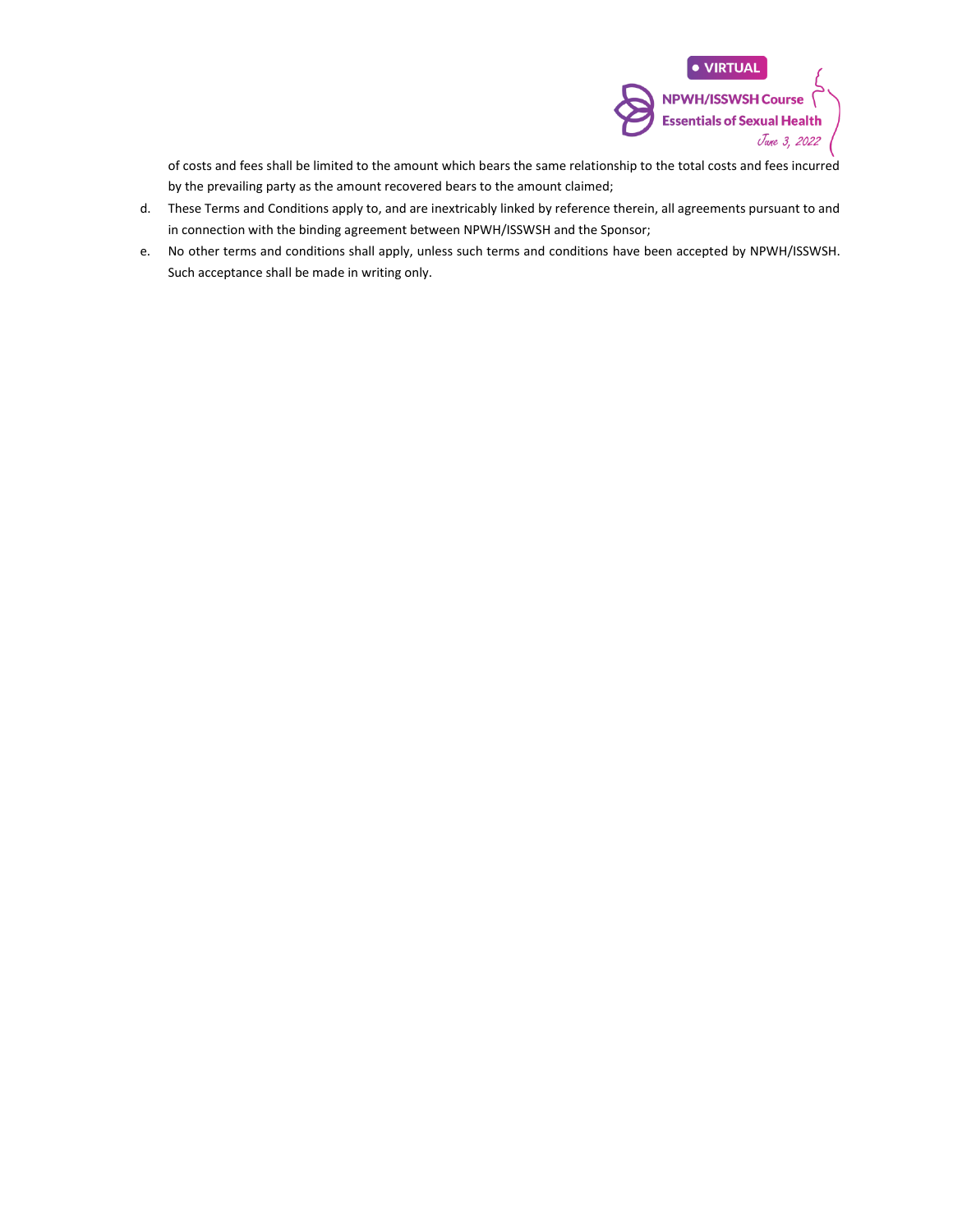

### **Application Form**

Please mark the appropriate box(es):

| $\Box$ AM (\$15,000) $\Box$ PM (\$20,000)               |
|---------------------------------------------------------|
|                                                         |
|                                                         |
| $\Box$ 1 (\$200) $\Box$ 2 (\$400) $\Box$ 3 (\$600)      |
|                                                         |
| □ Title (\$5,000) □ Premium (\$4,000)                   |
|                                                         |
| $\Box$ Color 1 page (\$800) $\Box$ Color ½ page (\$500) |
|                                                         |
|                                                         |
|                                                         |
|                                                         |

Our company's level financial support comes with the following recognition

 $\Box$  Gold (\$25,000>)  $\square$  Silver (\$17,500-\$24,999) □ Bronze (\$10,000-\$17,499)  $\square$  Supporter (\$750-\$9,999)

| Company:        |  |
|-----------------|--|
| Contact person: |  |
| Address:        |  |
| City:           |  |
| State/Province: |  |
| Zip:            |  |
| Country:        |  |
| Phone:          |  |
| E-mail:         |  |
|                 |  |

*By signing the Application Form, the undersigned confirms that it has read and agrees to the enclosed Terms and Conditions. The Terms and Conditions, which also apply to this Application*  Form, provide for a limitation of liability. By submitting this Application Form, you are making an irrevocable offer to enter into a Sponsor Agreement for the Level indicated above. The *conditions of the submission of this Application Form followed by Confirmation leads to a binding Sponsor Agreement. Please see article 1.2(b) of the Terms and Conditions for more information.*

Authorized Signature: <u>New York: Date: Date: Date: Date: Date: Date: Date: Date: Date: Date: Date: Date: Date: Date: Date: Date: Date: Date: Date: Date: Date: Date: Date: Date: Date: Date: Date: Date: Date: Date: Date: Dat</u>

**PLEASE SCAN AND EMAIL COMPLETED FORM TO [CWILEY@NPWH.ORG](mailto:CWILEY@NPWH.ORG)**